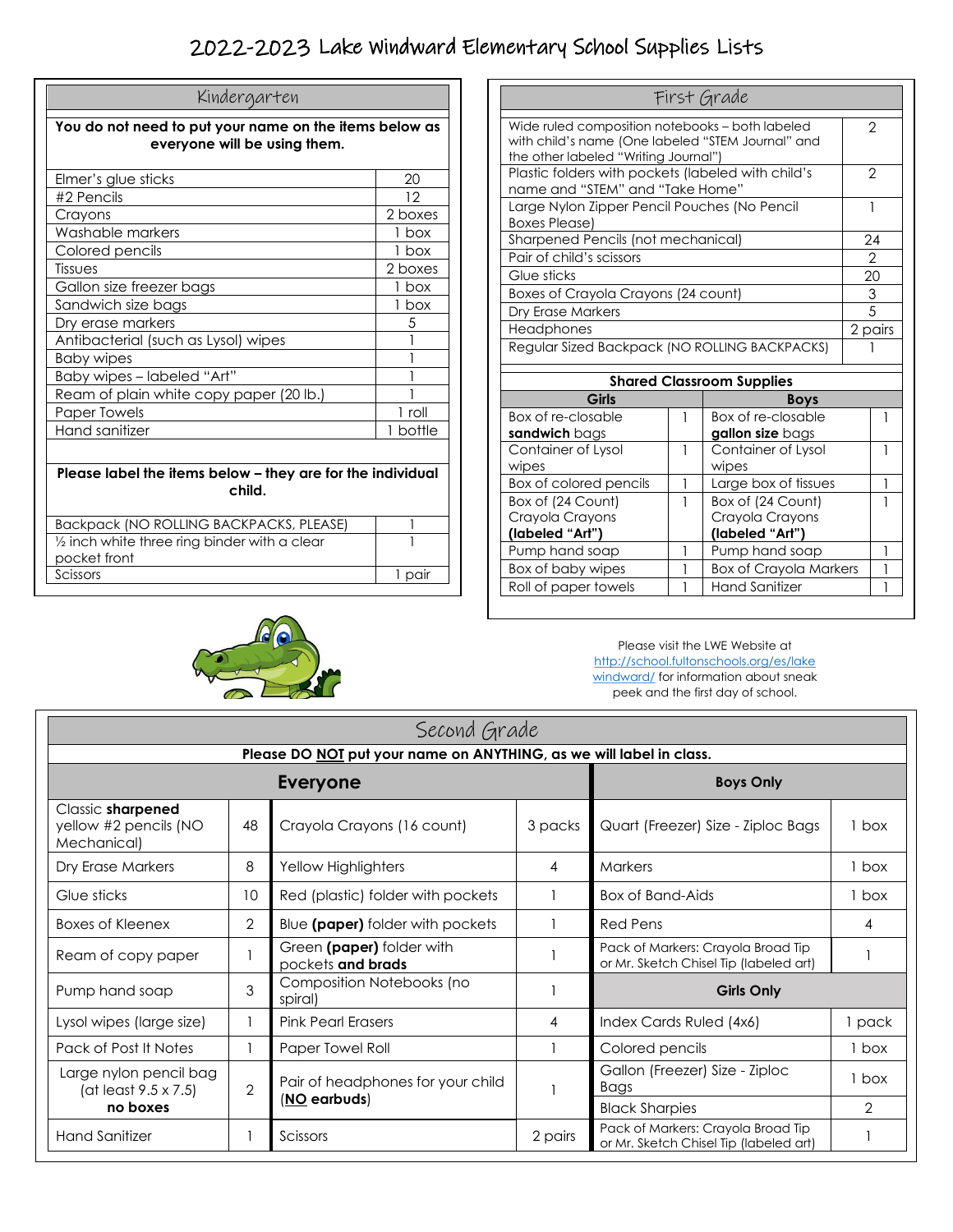## 2022-2023 Lake Windward Elementary School Supplies Lists

|                                                                                                                      |    | Third Grade                                                                 |                |
|----------------------------------------------------------------------------------------------------------------------|----|-----------------------------------------------------------------------------|----------------|
| The following items are for your child's personal use and<br>must be labeled with your child's first and last names. |    |                                                                             |                |
| <b>Backpack</b>                                                                                                      |    |                                                                             |                |
| Wide rule composition books (any color or design) (1 for<br>science, 2 for ELA)                                      |    |                                                                             | 3              |
| 100 page GRAPH paper spiral notebook - SIDE opening<br>(for math)                                                    |    |                                                                             | 1              |
| Pocket folders (NO prongs) - 1 of each color RED, YELLOW,<br><b>BLUE, GREEN</b>                                      |    |                                                                             | 4              |
|                                                                                                                      |    | Please put all supplies listed below into 2 separate<br>gallon Ziploc bags. |                |
| Pair of Earbuds                                                                                                      |    |                                                                             | $\overline{2}$ |
| <b>Pink Pearl erasers</b>                                                                                            |    |                                                                             | $\overline{2}$ |
| Pairs of Scissors                                                                                                    |    |                                                                             | $\overline{2}$ |
| Highlighters                                                                                                         |    |                                                                             |                |
| Dry Erase Markers                                                                                                    |    |                                                                             | $\frac{2}{2}$  |
| Packs Crayola 12 count colored pencils                                                                               |    |                                                                             | $\overline{2}$ |
| Elmer's squeezable glue (NO glue sticks)                                                                             |    |                                                                             | $\overline{2}$ |
| Box of Crayola crayons 24 count (put into one Ziploc bag)                                                            |    |                                                                             | 1              |
|                                                                                                                      |    | <b>Shared Classroom Supplies</b>                                            |                |
| <b>Girls</b>                                                                                                         |    | <b>Boys</b>                                                                 |                |
| Pack of sticky notes                                                                                                 | 1  | Pack of sticky notes                                                        | 1              |
| Pack of index cards                                                                                                  | 1  | Pack of Crayola Classic<br>Markers                                          | 1              |
| #2 Pencils (sharpened<br>please)                                                                                     | 24 | #2 Pencils (sharpened<br>24<br>please)                                      |                |
| <b>Box of Kleenex</b>                                                                                                | 1  | Pack of construction<br>paper                                               | 1              |
| Pack of black dry erase<br>markers                                                                                   | 1  | Pack of multi-colored dry<br>erase markers                                  | 1              |
| Pump Hand Sanitizer                                                                                                  | 1  | Pump Hand Soap                                                              | 1              |
| Pack of white copy paper                                                                                             | 1  | <b>Box of Kleenex</b>                                                       | 1              |
| <b>Box of Band Aids</b>                                                                                              | 1  | Roll of paper towels                                                        | 1              |
| 2-pack Fine Point Sharpies<br>(Labeled Art)                                                                          | 1  | 2-pack Ultra Fine Point<br>Sharpies (Labeled Art)                           | 1              |

| Fourth Grade                                                                                                                                        |                      |  |
|-----------------------------------------------------------------------------------------------------------------------------------------------------|----------------------|--|
| 1" binder                                                                                                                                           | 1                    |  |
| <b>Notebooks</b>                                                                                                                                    | 4                    |  |
| Graph Paper Spiral Notebook                                                                                                                         |                      |  |
| Plastic pocket folders (No brads or                                                                                                                 | 4                    |  |
| metal rings inside them)                                                                                                                            |                      |  |
| Pencil pouch                                                                                                                                        | 1                    |  |
| Pack of highlighters                                                                                                                                |                      |  |
| Set of earbuds for technology (please<br>label)                                                                                                     |                      |  |
| Pair of Scissors                                                                                                                                    |                      |  |
|                                                                                                                                                     |                      |  |
| Lysol Wipes - labeled "Art"                                                                                                                         | 1 container          |  |
| The following items are our community supplies. Please<br>DO NOT put your child's name on these supplies as these<br>will be shared with the class. |                      |  |
| Glue sticks                                                                                                                                         | 2 packages           |  |
| Pencils - 12 count                                                                                                                                  | 2 packages           |  |
| <b>Colored Pencils</b>                                                                                                                              | 2 packages           |  |
| Thin Sharpies                                                                                                                                       | 1 package            |  |
| 4 Count EXPO brand dry erase markers                                                                                                                | 1 package            |  |
| Post-it notes (small square or larger square)                                                                                                       | 2 packages           |  |
| Large Pink Pearl Erasers                                                                                                                            | 1 package            |  |
| Girls                                                                                                                                               | <b>Boys</b>          |  |
| 1 package of black flair                                                                                                                            | 1 ream of white copy |  |



Please visit the LWE Website at http://school.fultonschools.org/es/lake windward/ for information about sneak peek and the first day of school.

| Fifth Grade                                  |                |                                                           |                |
|----------------------------------------------|----------------|-----------------------------------------------------------|----------------|
| 12 ct. - colored pencils                     | 2 boxes        | Soft nylon 3 hole punched pencil case                     |                |
| Dry Erase Markers                            | 8              | <b>Black and white composition books</b>                  | 3              |
| <b>Black Sharpies</b>                        | 2              | Graph paper spiral notebooks                              | $\overline{2}$ |
| 12 ct. No. 2 pencils                         | 4 packs        | Highlighter                                               | 2              |
| Scissors                                     | pair           | 1 (3 ring) one inch binder                                |                |
| Earbuds for computer                         | 2 pair         | Pack of dividers (for binder)                             |                |
| Tissues                                      | box            | Hand Sanitizers (approximately 8 oz)                      | 2              |
| Three hole punched plastic folder (no brads) | 2              | Copy Paper (ream)                                         |                |
| Pink erasers                                 | $\overline{2}$ | Glue Sticks                                               | $\mathcal{P}$  |
| Hand Soap                                    |                | Pack of 24 Count Crayola Colored pencils<br>(labeled Art) |                |
| Graph paper                                  | pack           | Gallon size Ziploc bags                                   | box            |
| Quart sized Ziploc bags                      | box            |                                                           |                |